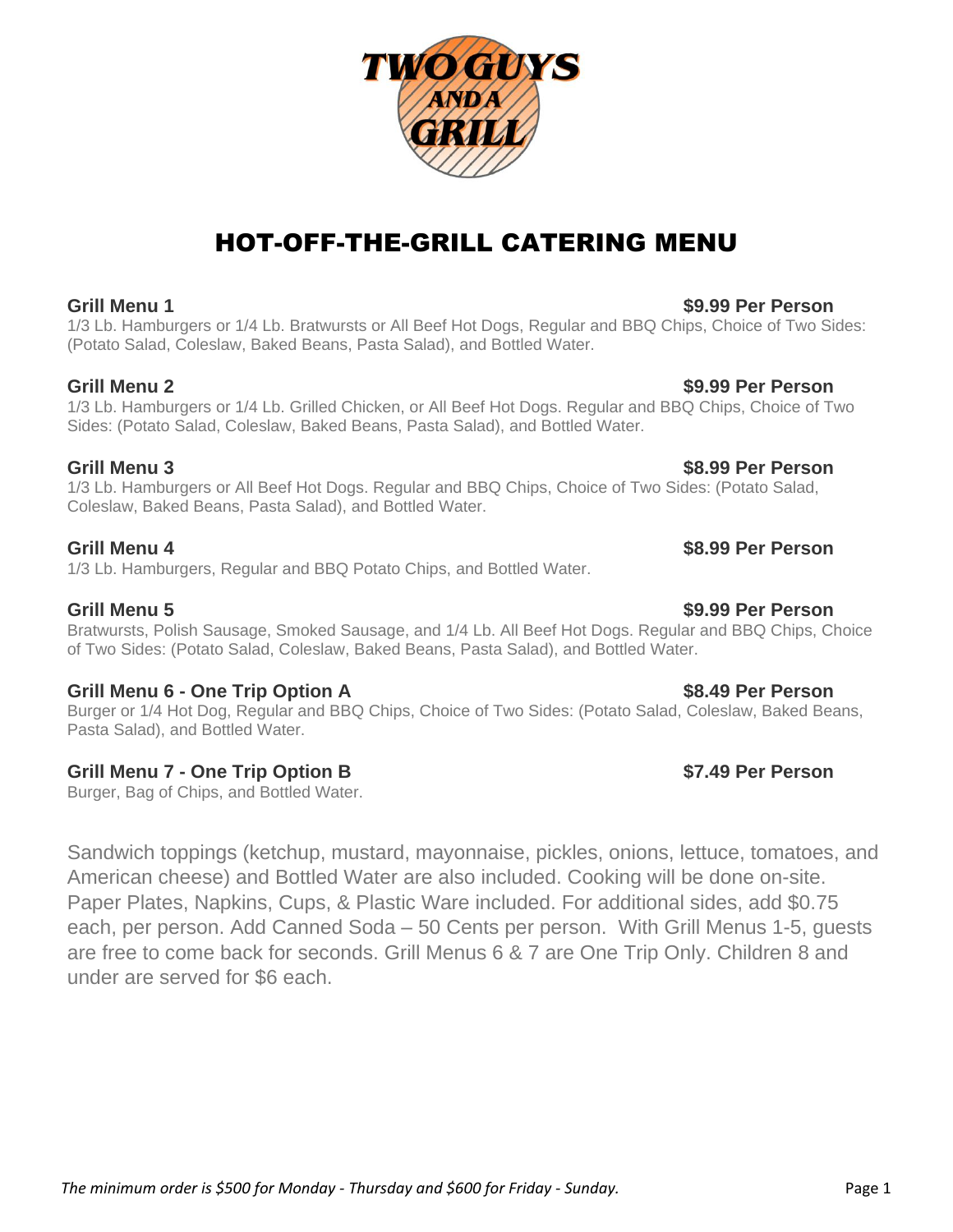

# BARBECUE CATERING MENU

All meals in this section include the following: Plates, Napkins, Plastic Ware, Cups, Bottled Water & Ice. For additional sides, add \$0.75 each, per person. Guests are free to come back for seconds. Children 8 and under are served at \$6 each.

**BBQ Menu 1 \$10.99 Per Person** Choice of Two Meats, Choice of Three Sides, Buns, Pickles, Mild & Spicy BBQ Sauces, and Bottled Water.

**BBQ Menu 2 \$12.99 Per Person** Choice of Three Meats, Choice of Three Sides, Buns, Pickles, Mild & Spicy BBQ Sauces, and Bottled Water.

### **BBQ Menu 3 \$15.99 Per Person**

Pork Ribs, Brisket, & Choice of One more Meat. Choice of Three Sides, Buns, Pickles, Mild & Spicy BBQ Sauces, and Bottled Water.

(Add canned soda – *\$.50 per person)*

#### **SIDE DISHES** BARBECUE CATERING MENU - MEAT CHOICES

**Shredded Beef Pulled Pork Shredded Chicken Smoked Turkey** 

**Smoked Ham Smoked Sausages**

## BARBECUE CATERING MENU - SIDE DISHES

**Baked Beans Potato Salad Creamy Coleslaw Pasta Salad Corn Cobbettes Green Beans**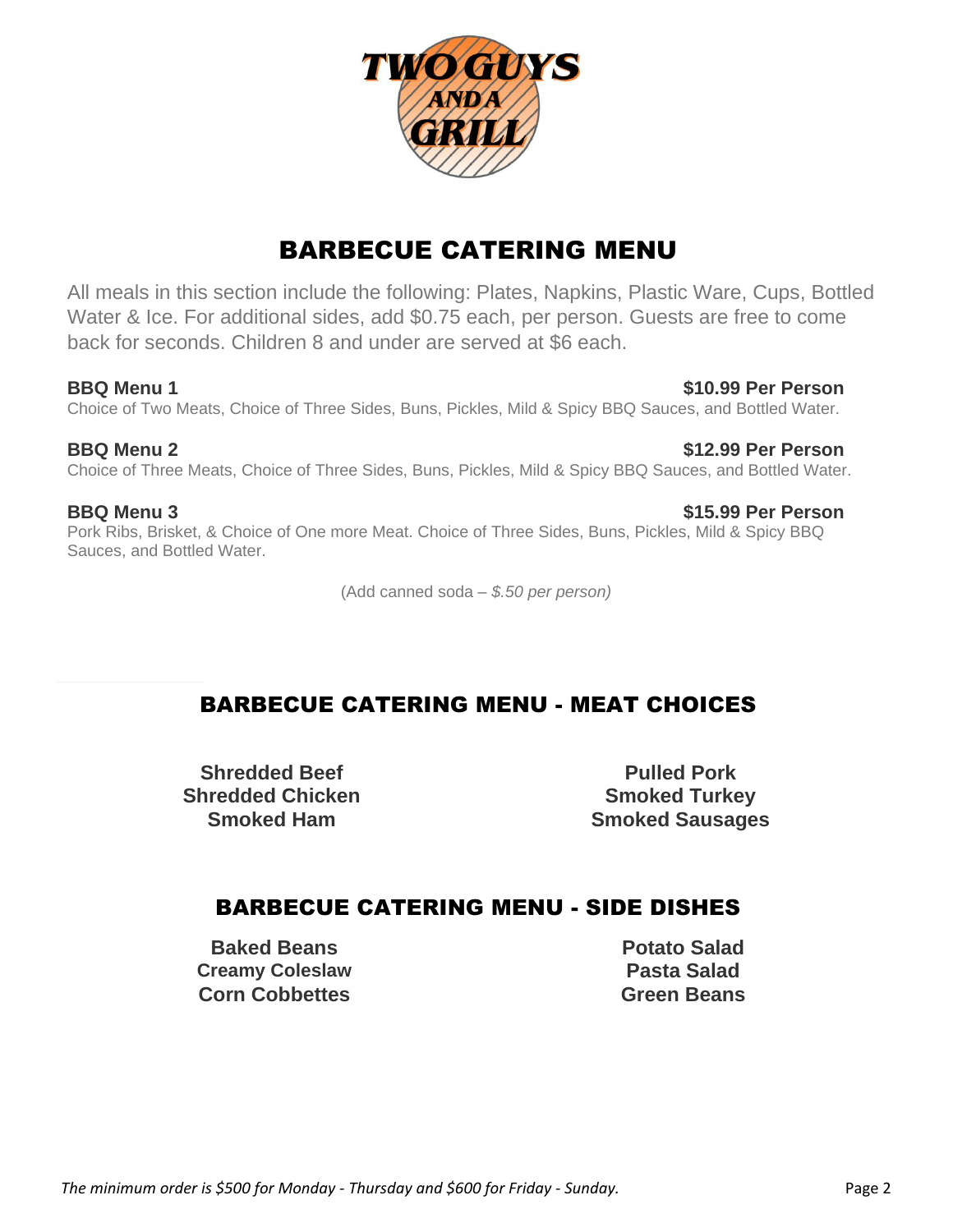# STEAKS & MORE CATERING MENU

### **Ribeye Steak or Grilled Chicken \$22.99 Per Person**

12 Oz. Ribeye or 8 Oz. Butterflied Grilled Chicken Breast. Choose three sides: Baked Potatoes, Baked Beans, Tossed Salad, Pasta Salad, Potato Salad, Green Beans, Coleslaw and Corn. Also included are Dinner Rolls and Bottled Water.

*Add a Skewer of 6 Jumbo Shrimp - \$5.00 per person*

### **KC Strip Steak or Grilled Chicken <b>Example 21.99 Per Person**

12 Oz. KC Strip or 8 Oz. Butterflied Grilled Chicken Breast. Choose three sides: Baked Potatoes, Baked Beans, Tossed Salad, Pasta Salad, Potato Salad, Green Beans, Coleslaw and Corn. Also included are Dinner Rolls and Bottled Water.

*Add a Skewer of 6 Jumbo Shrimp - \$5.00 per person*

### **Top Sirloin Steak \$14.99 Per Person**

8 Oz. Top Sirloin Steak. Choose two sides: Baked Potatoes, Baked Beans, Tossed Salad, Pasta Salad, Potato Salad, Green Beans, Coleslaw and Corn. Also included are Dinner Rolls and Bottled Water.

*Add a Skewer of 6 Jumbo Shrimp - \$5.00 per person*

### **Pork Chops or Grilled Chicken \$13.99 Per Person**

8 Oz. Butterflied Pork Chop or 8 Oz. Butterflied Chicken Breast. Choose three sides: Baked Potatoes, Baked Beans, Tossed Salad, Pasta Salad, Potato Salad, Green Beans, Coleslaw and Corn. Also included are Dinner Rolls and Bottled Water.

Steak Kabobs, Chicken Kabobs, and Veggie Kabobs. All are marinated to perfection! Choose three sides: Baked Potatoes, Baked Beans, Tossed Salad, Pasta Salad, Potato Salad, Green Beans, Coleslaw and Corn. Also included are Dinner Rolls and Bottled Water.

8 Oz. Filet. Choose three sides: Baked Potatoes, Baked Beans, Tossed Salad, Pasta Salad, Potato Salad, Green Beans, Coleslaw and Corn. Also included are Dinner Rolls and Bottled Water.

(Add canned soda – *\$.50 per person)*

### **Kabob Menu \$16.99 Per Person**

### **Filet Mignon \$32.99 Per Person**

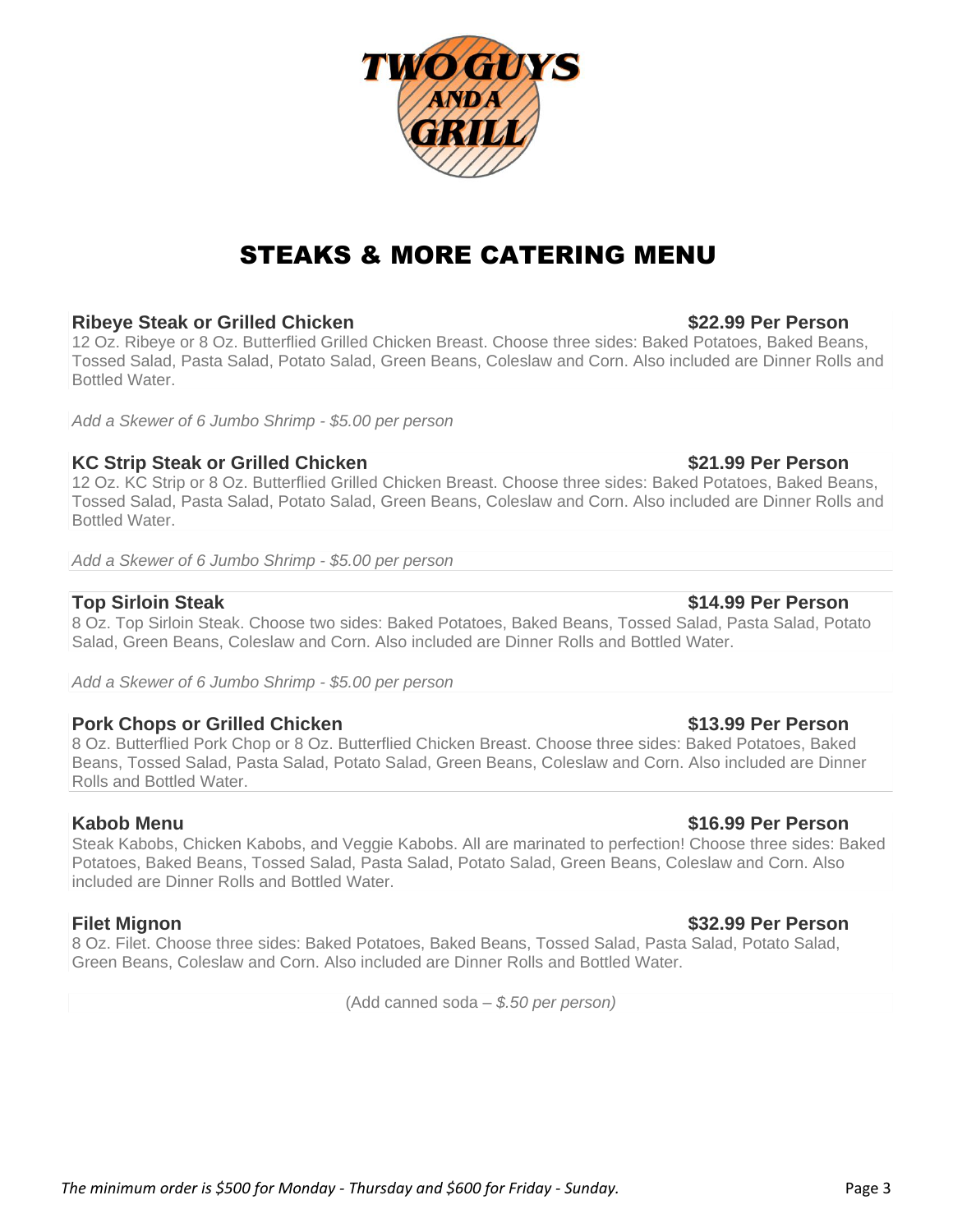#### *The minimum order is \$500 for Monday - Thursday and \$600 for Friday - Sunday.* Page 4

## BOXED LUNCHES & MORE CATERING MENU

#### **Nacho Bar \$8.49 Per Person**

Includes Nacho Chips, Taco Meat, Cheese Sauce, Lettuce, Refried Beans, Chopped Onions, Sour Cream, Black Olives, Salsa, Jalapenos and Bottled Water.

#### **Burrito Bowl \$9.99 Per Person**

Barbacoa Beef or Adobo Chicken, cilantro-lime rice, black beans, shredded lettuce, diced onions, sliced black olives, sliced jalapeños, shredded cheddar cheese, picante sauce, salsa verde, sour cream, and Bottled Water.

#### **Chili Feed \$6.99 Per Person**

Serve your group hot bowls of chili with either All Beef Chili or Southwestern White Bean and Chicken Chili. We come with both, so your folks make their choice on the buffet line. Also included are: Corn Muffins, Crackers, Shredded Cheddar Cheese and Bottled Water.

#### **Baked Potato Bar \$6.49 Per Person**

Includes A Baked Potato, Butter, Sour Cream, Green Onions, Salsa, Shredded Cheddar Cheese, Bacon Bits, and Bottled Water.

#### **Boxed Lunches \$5.99 Per Person**

Our Boxed Lunches start with a Quarter Pound of Sliced Deli Meats. Choose from Ham, Turkey, or Salami. Served on a Seven-Inch Hoagie Roll with Two Slices of American Cheese. Garnished with Lettuce, Tomatoes, and Pickles. Our Boxed Lunches Also Include Chips, Pasta Salad, and a Chocolate Chip Cookie Plus Bottled Water, Mustard and Mayo Packets. (*Add Canned Soda - \$.50 per person)*

### **"Low Country" Shrimp Boil \$15.99 Per Person**

Includes: Jumbo Shrimp, Red Potatoes, Corn Cobbettes, Smoked Sausage, & French Cut Green Beans. Served with French Baguettes, Cocktail Sauce & Bottled Water. (*Add Canned Soda - \$.50 per person)*

# DESSERTS CATERING MENU

**Cookies \$1.25 Per Person** Includes a variety of Chocolate Chip, Sugar, & Oatmeal Raisin Cookies.

#### **Fab Cookies & Cakes \$2.49 Per Person** This fabulous table consists of Chocolate Chip, Sugar, & Oatmeal Raisin Cookies. This table also Includes: Carrot Cake, Chocolate Cake and Brownie Bites.

**Fresh Baked Cobbler \$1.99 Per Person** Choose from Apple, Cherry, or Peach Cobbler.

#### **Cheesecake \$3.49 Per Person**

The Awesome Cheesecakes table includes: New York style cheesecake w/ cherry toppings & Carrot Cake.